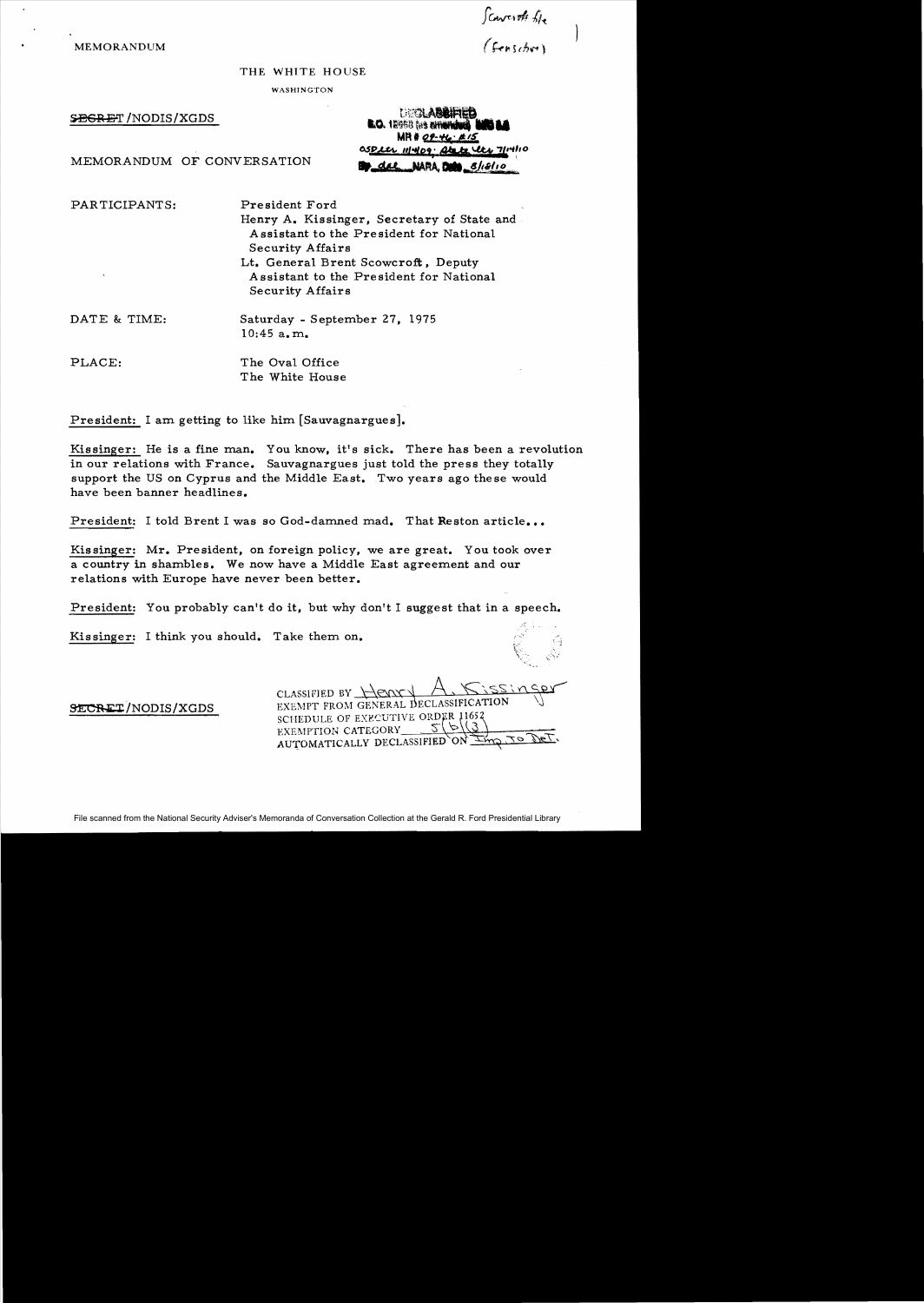## $S$ <del>ecres</del> /NODIS/XGDS  $-2$  -

President: I think we are right, we have done good things. Can you have it drafted?

Kissinger: Yes. Here is the draft letter [ to Congressional leaders] on Sinai. [President reads]

President: Fine. Send to the Committee and the leaders. Monday morning.

Kissinger: Our successes in foreign policy are because we have been able to tie things together through authority, decisiveness, quickness and courage. Now I am constantly having to say "we would like to, but." These agreements never would ever have gotten out, even in Great Britain. The situation is beginning to take its toll on the Chinese. It is the first time they have really taken us on. The theme [of Chiao's UNGA speech] was the two superpowers will inevitably clash. They complained on the Middle East, after urging us to go step-by-step, etc.

I think we must take a firm tone. They don't respect weakness. We should tell them we are not amused, ask what they are doing and way you can't go to Peking if this is what we can expect.

President: Lagree. I have no burning desire to go. You go right ahead.

Kissinger: If we really want to pull the Chinese up, we could do it by going to the Soviets,saywe have seen the speech and we won't let them pit us against each other.

President: Do what you think best.

Kissinger: We have to get discipline in the Executive. Buckley told me Congressman Bauman said he feels sorry for Schlesinger being caught in the middle.

President: That is rot. Bauman is far out on the right.

Kissinger: Schlesinger is taking a free ride. He is 90% responsible for the Pershing. He could have stopped it in two minutes.

I think the Soviets have decided against a meeting and maybe against SALT. The Backfire position is outrageous. It's the same as our FBS. After Vladivostok we got hit by the liberals that 2400 was too high and by Jackson that it was a sell out. The Soviets have come quite a way - - conceding on FBS, verification, etc. We have done nothing.



**SECRET** /NODIS/XGDS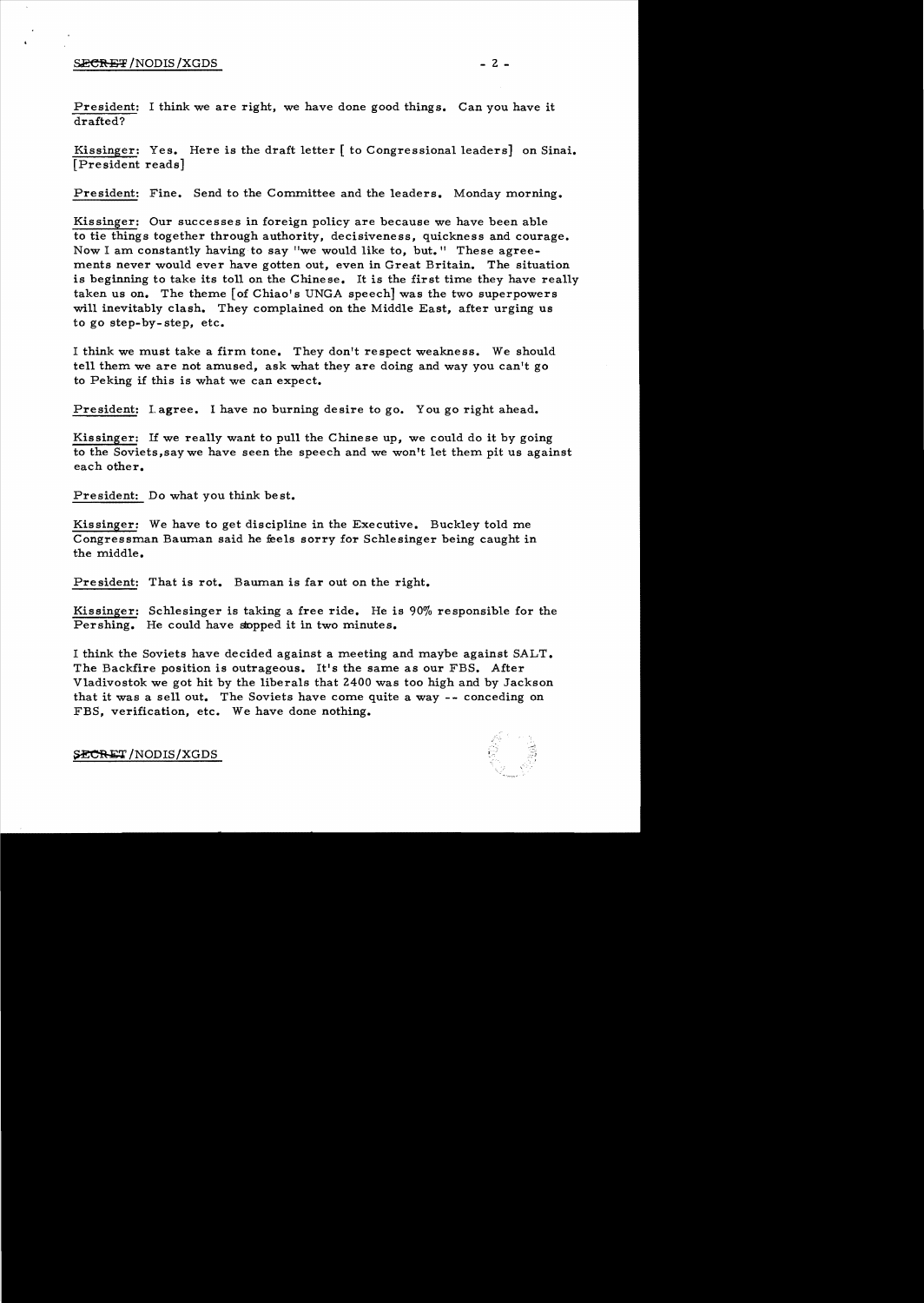## $SECHET/NODIS/XGDS$   $-3-$

I think Schle singer is trying to take on the White House. He is trying to get a position as close to Jackson as possible. [Discussed cruise missiles.]

President: What worries me is the clobbering we have gotten on the defense budget. I have got to get Jim over here and say I am disappointed in him not getting through the defense budget. They have done a poor job of justification.

Kissinger: And that further hurts us with the Soviets.

Why are the Soviets reluctant to meet you? He can't come here without an agreement. I suggested the two of you meet in Europe. Why don't they want an agreement? They know it will get a worse beating here than the Sinai agreement. Or maybe they want the new guy to sign it and to see your chances of reelection before they do it.

I think there will be no summit this year. They just aren't working on it.

[General discussion of SALT, Schlesinger, DOD]

I am at least as upset as you.

President: I want Schlesinger over here next week. Why don't I have the JCS over here at the same time? They should hear me. If their budget was valid, why couldn't they defend it adequately? And if we don't get SALT, we will have to have a supplemental. How can we do that if we can't even get the regular budget?

Kissinger: That's not a bad idea. But Schlesinger just has to get on the team. He continually leaks with the press. He should support you.

I think we must stand on our SALT position now. We must stand pat -now.

[There was a discussion of meeting alternatives. The economic summit was discussed.]

 $\mathcal{L}$ 

Í

## **SECRET/NODIS/XGDS**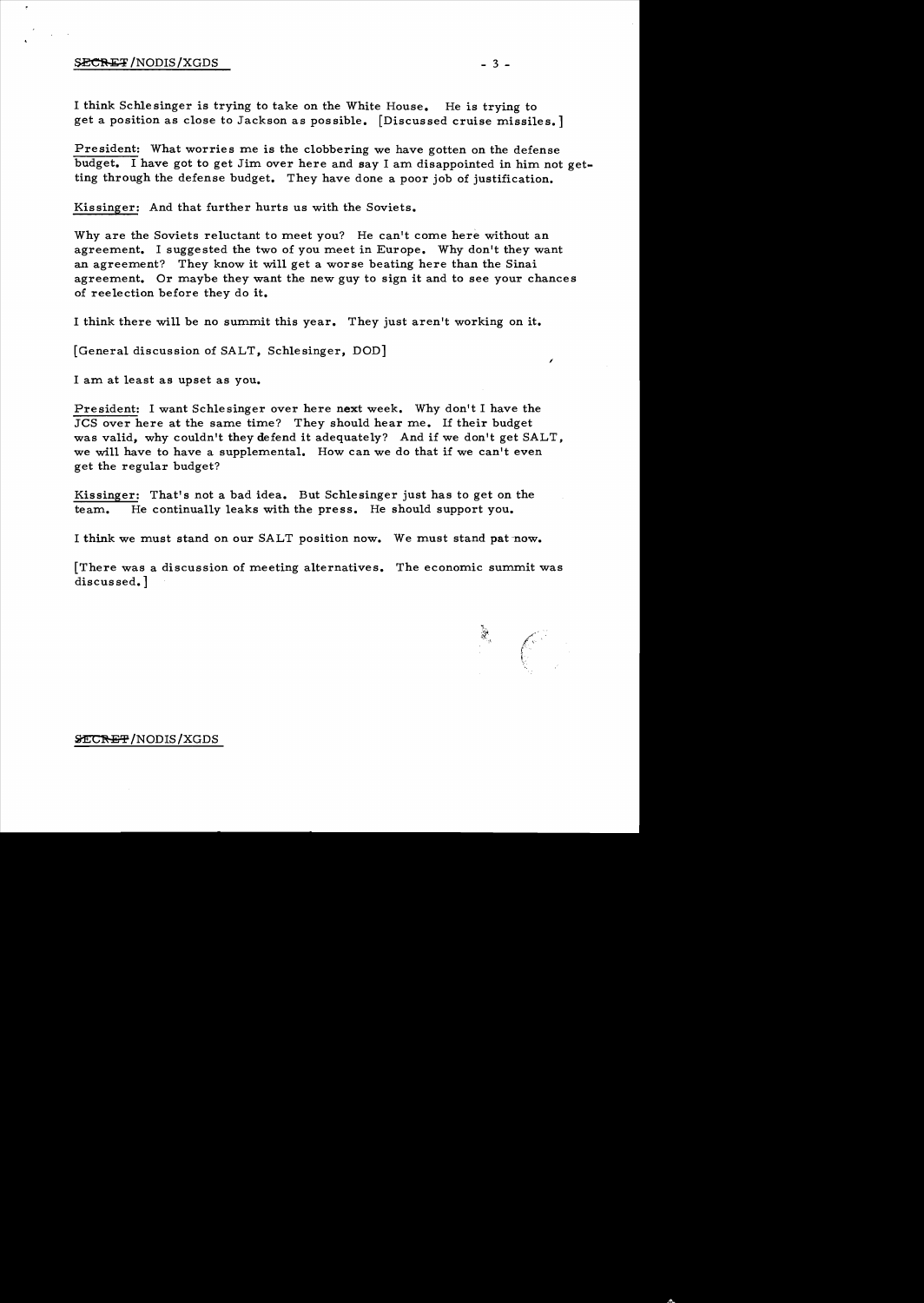Couplets Sepondrom 2 Rioton entilgrately  $V$   $P/K$  27 Syt 75  $10:45cm$ P Sam getting to like him K Hæisa fine mon. You kun, il is sort. There has lunca untition in an pechitris 15/France Samoyage gest NCD = proster totally segrent ccs on Eyerna, city is. Two years ago these would have the bours 19 grill Burt 8 mor as God-donnel mil. That Reston article K Un.P. on EP. we arrefrent. Jan ban touts. cenci a unity in shownthe cele mor home a NIF apression + au relation cut s'inspir have new loom button I You put cosit de it, but why don't I gay fort  $\neq$ K I think journald. Take them on A I think we are upt , we at hand done good Chip. Can you brout it helptel K Yes, Et Hard is - Drugt litter on Sinus (Priet)<br>A Good Frie Sand to Coste & chaches, monety am. K Om successes in FP is an became an have turned to the dring together by them anthénit, dicionnaires, quichaux, + courage Now I am constantly los to say "we mored likets but. There agreements minimum ! ever having the and weaven 6 F. This fit is beginning & take its toll on cyce. It is the thing time really taken us on. The E.O. 12958 (as amended) SEC 1.8 MR #  $09.464 \times 15$ I C 050 ULL 111409; abre les 7/14410 By del NARA, Date 8/18/10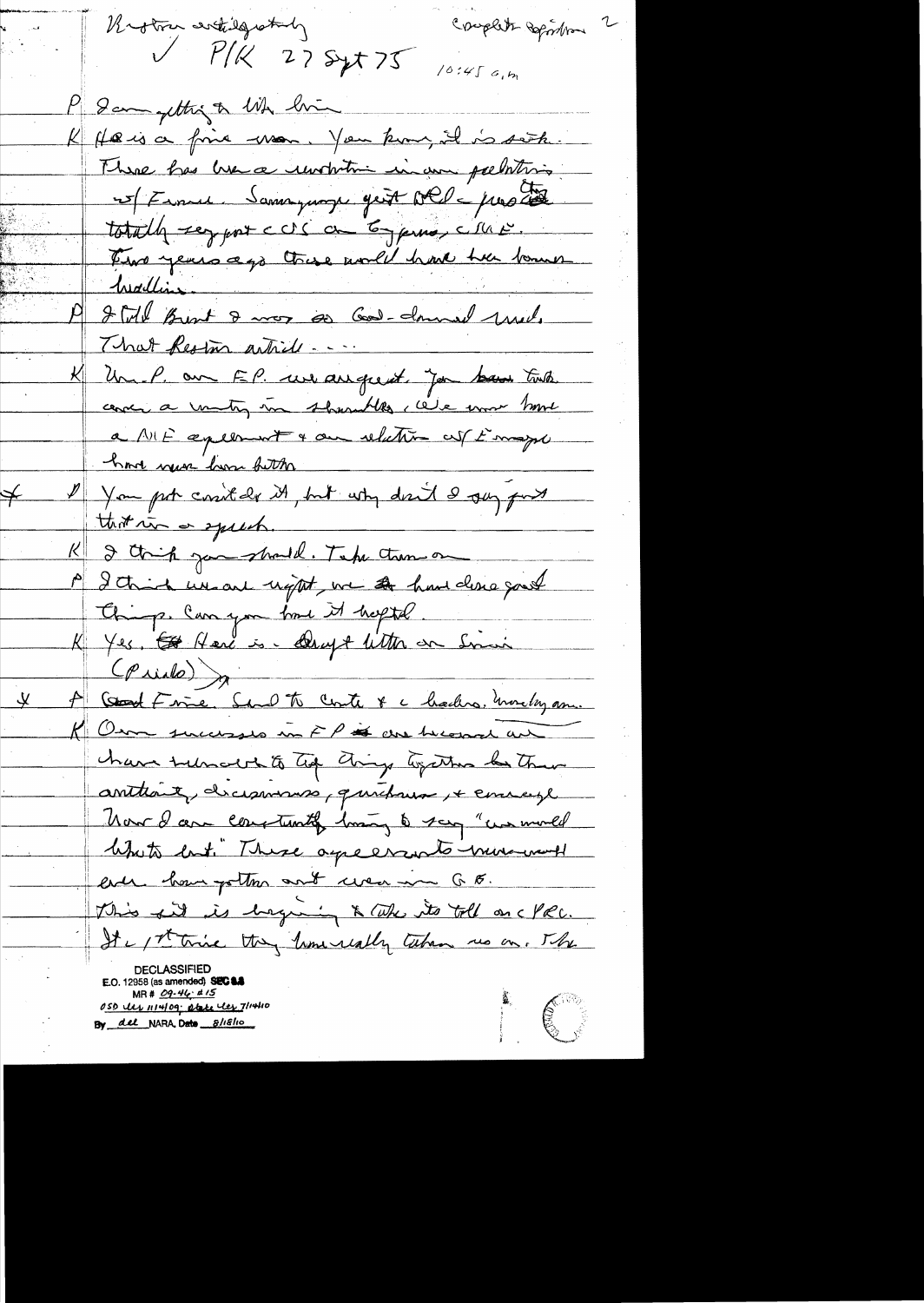- Mm Anou - Cut but. Here are a z saying more will monthly clock. They emplaned on ME, ofthe unquy us to go sho, its It is un most tote a friend tons. They last wegent weapones, this should all them on see untormused ark what they think thay and min + say off count of the Person of this Gohat adcom export. Lagu Ittink we should show and teeth. If we turn apporter left, but I think on short bits P dagres l'han no timing desire à poi que gourght aheal. K If we we walk and to pull a Christer my memed don't by going to a SU, say an hanswer speecht would let them get once was your eastather. P Do what you think har K Soltes is 90% to home for We have high diec, in esce, Bushky told me Cay Bussman svil Le fille son for s'et les songs empt une PTWX is NA. Basin un 2 for unt sight. K Schles Coting a per rile. Ne Es 20 may for Perching He could have stoyed it for in 2 numeration. Strick Son time deseiled agrist a write + maybe against Salt.

( 3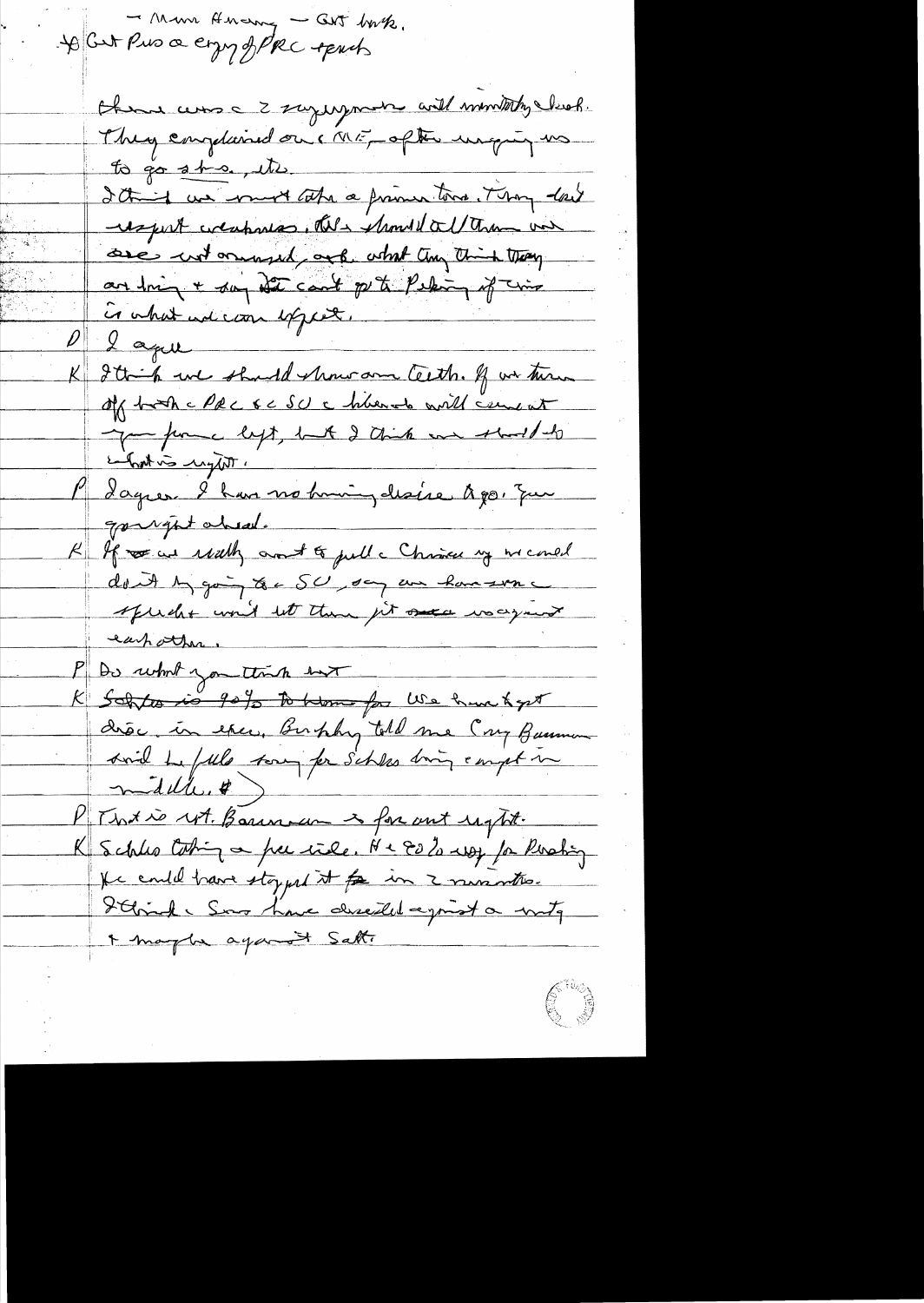300 pour commencer XP wants & see Statues wept cent to The Bakfrie parties is interesperse after (carpones cit/FBS)<br>At Whad we part huit by history that Trians was to high + Janksa Closh it was un The Suro have come quate a curry. FBS, whereaster ette, We have love within . I think 5 chilo is toging to take on a WK. Ke tying 5 get a protion as lost fatar as presible. (Descursed cruise wissets) cellent errains une is a chothering une home gotten an dep bandget. I gott a get him over base a ray 2 am disage in him wit getting theme dif budget. They knowledge ce pour pour of production K are that faither houts no W/ Sono. Why one c Sing relations to meet you? He cut come hue w/s amage est i dompted 2 of you want in Ems. Why dent tray want on agreement? They know it will get a wase hooting than a Smain againment. One nagrator won't a new pay to sign it \* t in exame channes of reckstring I think we serve it this year. They find contemporate (Cuite devenien 4 Satz, Schles, 200) Parmet levet as supported you. Phone Ics aux hear at same trie.